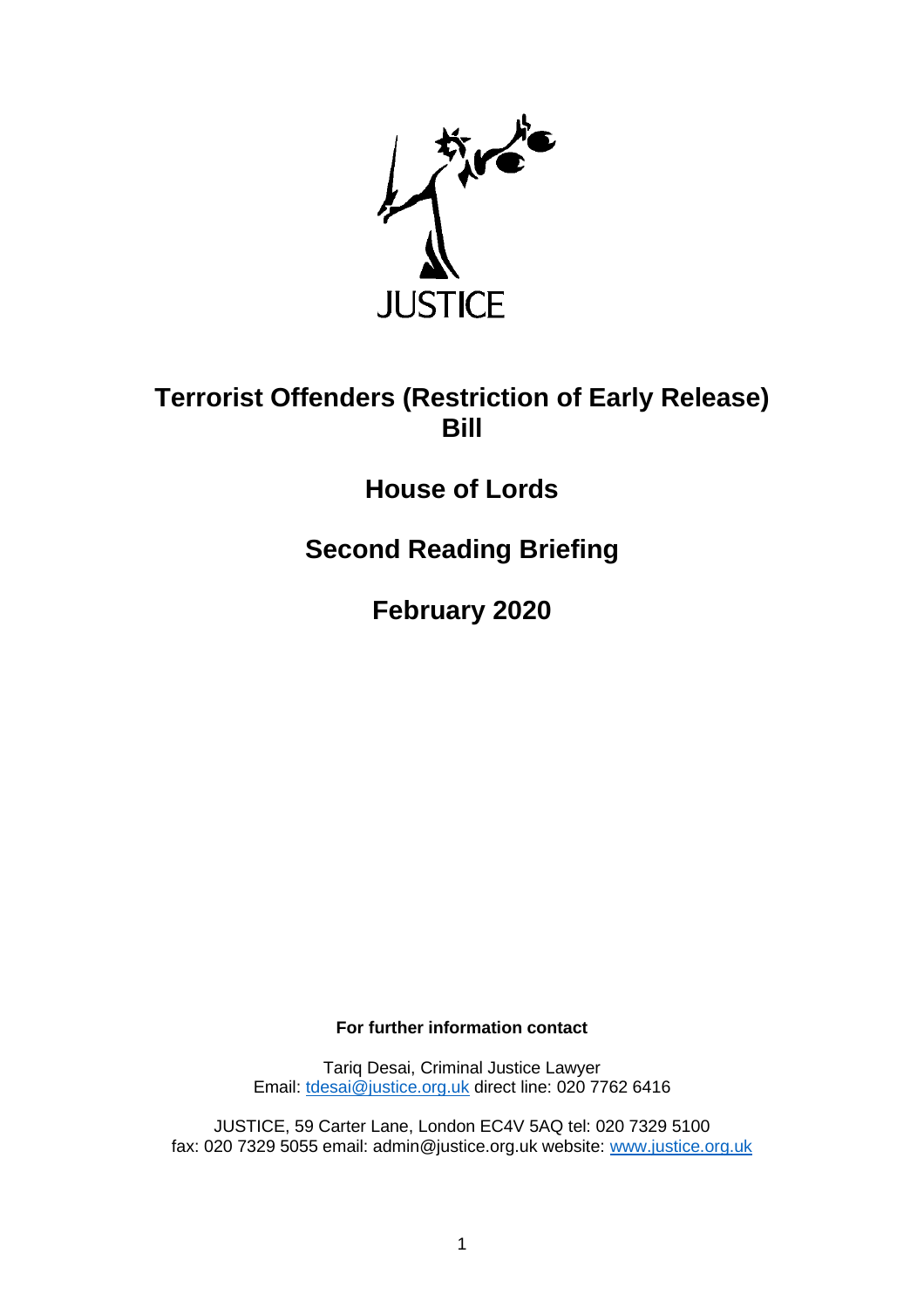- 1. JUSTICE is an all-party law reform and human rights organisation working to strengthen the justice system – administrative, civil and criminal – in the United Kingdom. It is the UK section of the International Commission of Jurists.
- 2. This briefing addresses the Terrorist Offenders (Restriction of Early Release) Bill, 1 ahead of the second reading of the Bill in the House of Lords. We have the following concerns regarding the Bill:
	- **We believe that the change from automatic release to release at the Parole Board's discretion amounts to a redefinition in the scope of the penalty imposed, and is therefore incompatible with Article 7 of the European Convention on Human Rights (ECHR).**
	- **The reliance on the discretion of the Parole Board risks incompatibility with the Article 5 ECHR right to liberty if the relevant prisoners have access to de-radicalisation programmes that will allow them to be considered for early release.**
	- **The prohibition on retrospective law is a fundamental aspect of the principle of the Rule of Law. A Bill which could threaten this principle should be scrutinised properly and is not appropriate for the emergency procedure.**

<sup>1</sup> HL Bill 99—EN.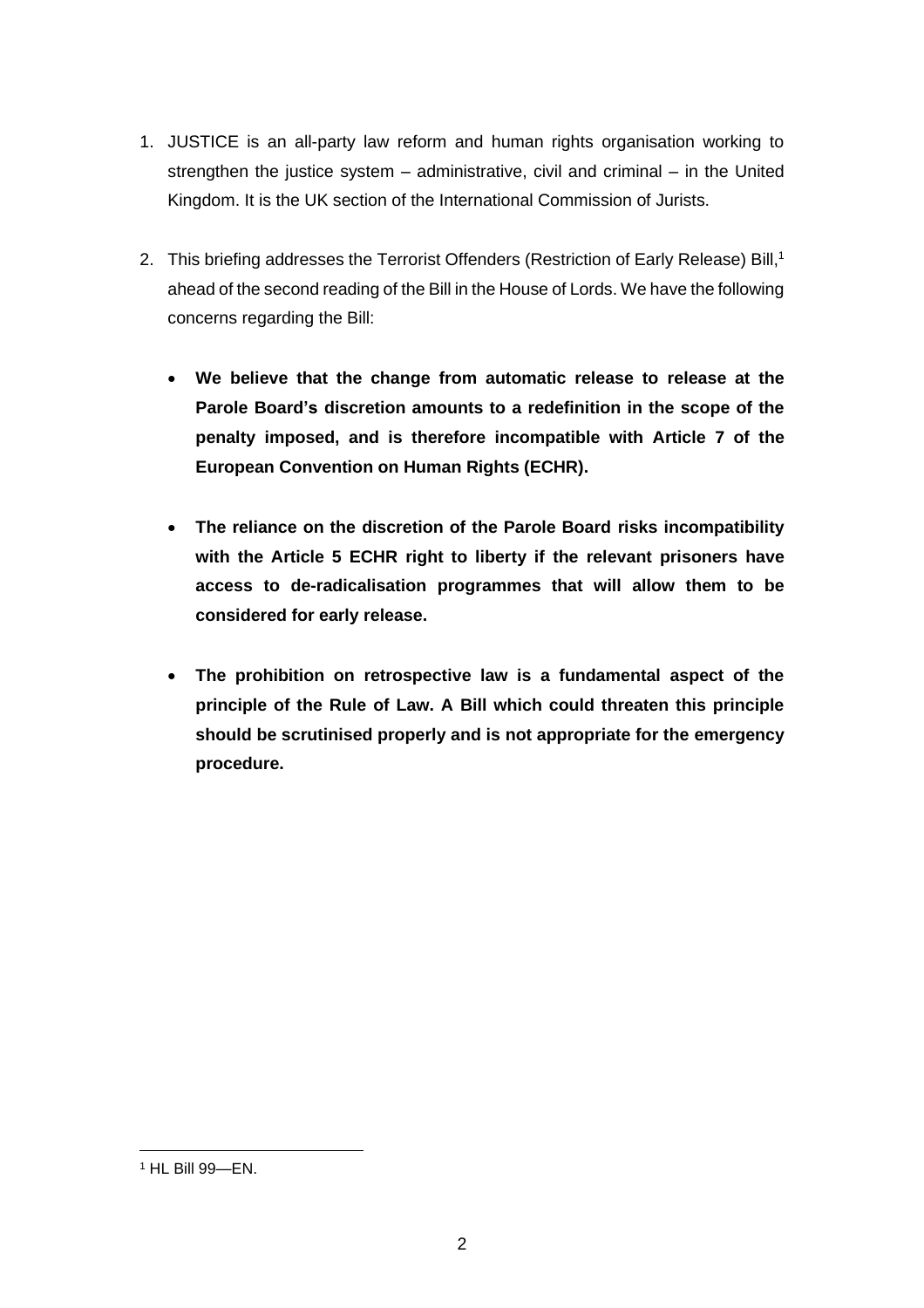## **Release of prisoner from the two-thirds point of the custodial period**

- 1. Clauses 1 for England and Wales and 3 for Scotland introduce new provisions which require that a relevant prisoner<sup>2</sup> may only be released from the two-thirds point of the custodial period upon direction by the Parole Board. Currently relevant prisoners are entitled to automatic release at the mid-point of their sentence.
- 2. Article 7 of the European Convention on Human Rights states that:

*1. No one shall be held guilty of any criminal offence on account of any act or omission which did not constitute a criminal offence under national law at the time when it was committed. Nor shall a heavier penalty be imposed than the one that was applicable at the time the criminal offence was committed.* [*emphasis added*]

- 3. This Article entrenches the prohibition on retrospective punishment. The second sentence specifically dictates that, once an individual has been convicted of a crime and has been provided with a penalty, legislation which comes after the event cannot increase this penalty.
- 4. Although this Bill does not change the legal penalty that a prisoner will receive, it redefines the scope of the penalty imposed. Similar legislation was considered by the European Court of Human Rights in *Del Rio Prada v Spain.<sup>3</sup>* In this case, the Applicant's sentence was changed retrospectively from 30 years with opportunity for remission according to work done in detention, to 30 years with no opportunity for remission.
- 5. The Court held that at the time of the decision, the prisoner would have understood that although they may serve a maximum of thirty years, there was a chance for remission of the sentence. Removing the chance for remission of the sentence "led to the redefinition of the scope of the "penalty" imposed". Moreover, at the time the

 $2$  A prisoner who has been convicted of a terrorism offence specified in the new Schedule 19ZA, or any other offence in the schedule which the court deems to have a terrorist connection.

<sup>3</sup> (app no. 42759/09) ECtHR, 21 October 2013.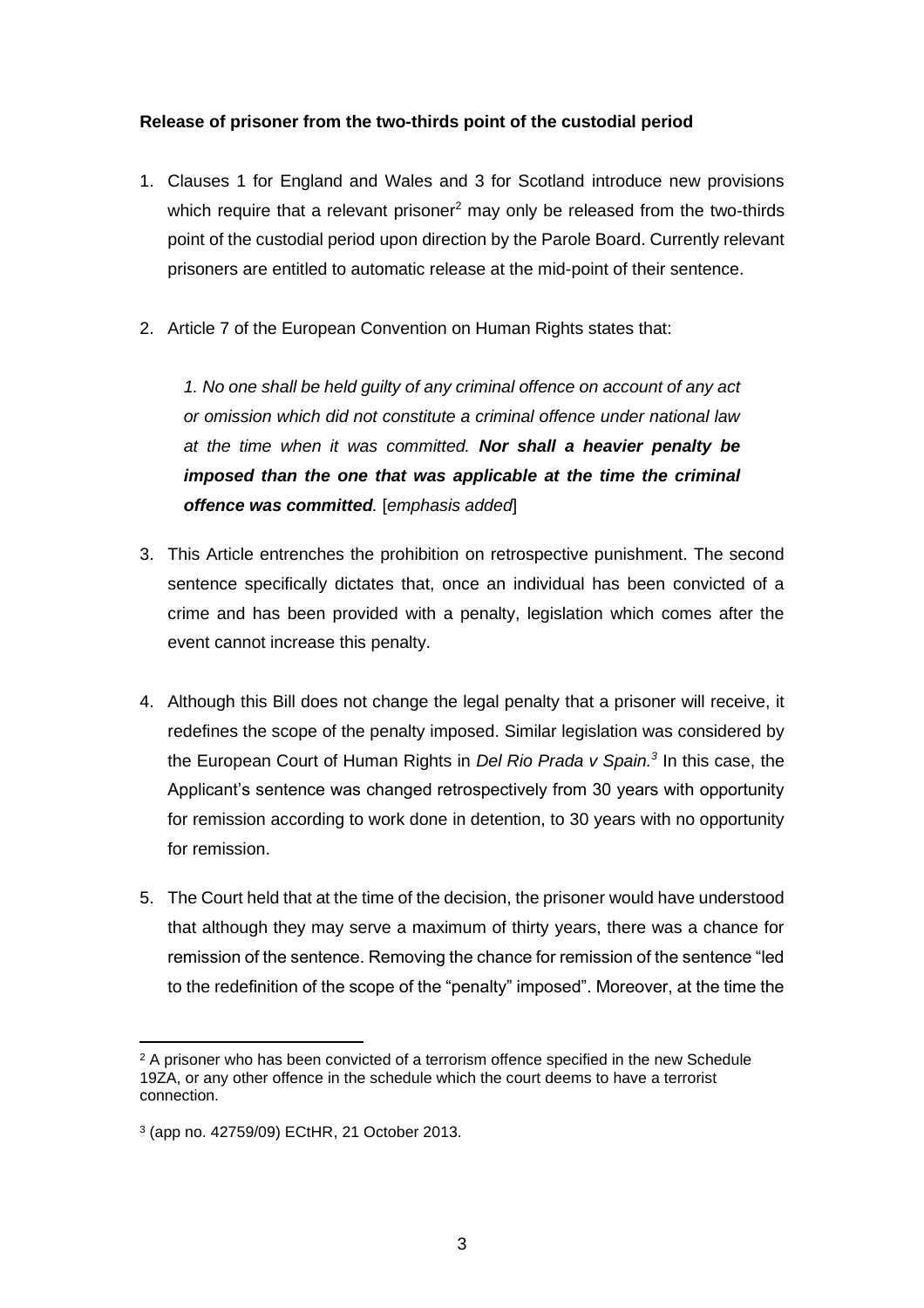sentence was imposed, the prisoner had no reasonable expectation that it may change in nature. As such, to suddenly, unexpectedly and retrospectively redefine the scope of the penalty was in breach of Article 7.

- 6. Welch v United Kingdom<sup>4</sup> further shows that when deciding whether a provision violates Article 7, the Strasbourg Court has held that "[t]o render the protection offered by Article 7 (art. 7) effective, the Court must remain free to go behind appearances and assess for itself whether a particular measure amounts in substance to a "penalty" within the meaning of this provision" 5 . In this case, a violation was found due to the retrospective application of the new penalty.<sup>6</sup>
- 7. This is supported by the House of Lords decision in *R (Uttley) v Secretary of State*  for the Home Department<sup>7</sup> which stated "[w]hen considering how heavy a penalty has been imposed by the sentence it is necessary to consider the overall effect of the sentence." It also pointed out that "[t]he release of a prisoner on licence, albeit subject to onerous conditions, mitigates rather than augments the severity of the sentence of imprisonment which would otherwise be served."
- 8. When a penalty remains the same on the surface, but its substance is changed retrospectively to make it more severe, Article 7 is breached. As such, extending the point in the sentence at which a prisoner can be considered for parole, increases the severity of the sentence.
- 9. Clauses 1 and 3 of the Bill would redefine the scope of the penalties imposed on those currently serving sentences for terrorism offences. A prisoner convicted of a terrorist offence would have been entitled to expect their period in custody to be half of the maximum sentence imposed. However, the Bill changes the penalty retrospectively from release on licence at half the tariff to release on licence at two thirds of the tariff only where the Parole Board directs it. This redefines the scope of the penalty, changing it from what would have reasonably been expected when the sentence was passed.

<sup>4</sup> (app no. 17440/90), ECtHR, 9 February 1995.

<sup>5</sup> *Ibid* para 27.

<sup>&</sup>lt;sup>6</sup> This case concerned the retrospective application of a confiscation order as a punishment.

<sup>7</sup> [2003] EWCA Civ 1130.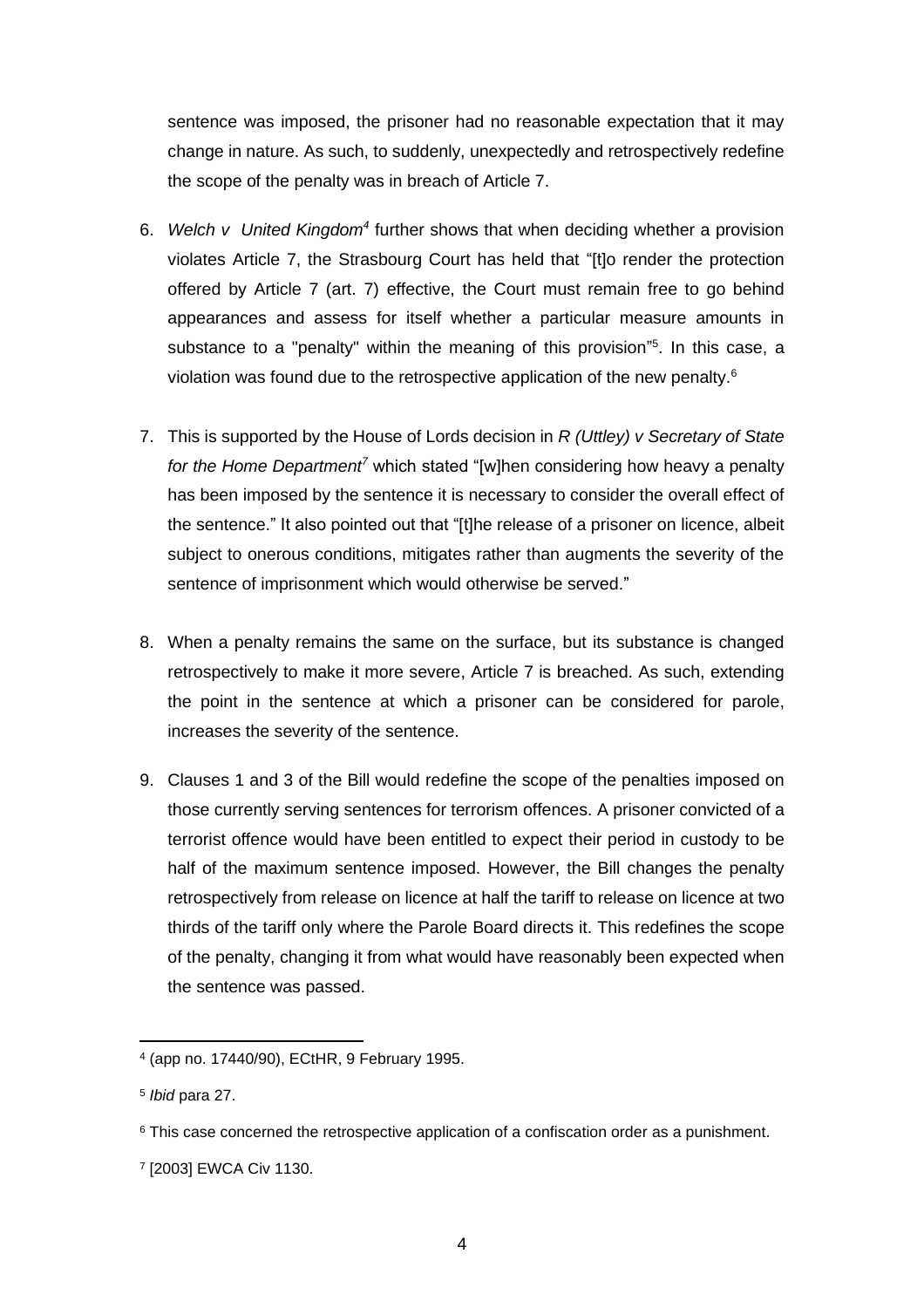- 10. As the summary of the Bill Briefing Paper published by the House of Commons states, this Bill was introduced "in response to the terrorist attacks on London Bridge in November 2019 and in Streatham in February 2020" 8 . This change was clearly a sudden decision and was not foreseeable for the relevant prisoners at the time their sentence was imposed.
- 11. As such, we are concerned that **this Bill will create a retrospective change in penalty for current prisoners in violation of Article 7 ECHR**.

## **Early release only by the Parole Board's discretion**

- 12. The provisions introduced by Clauses 1 and 3 of the Bill also requires that a prisoner is only released early once the Parole Board has directed. This means that the prisoner will have to satisfy the Parole Board that they no longer pose a risk of offending.
- 13. The Parole Board's October 2019 guidance suggests that the three parameters used for this decision making are: "analysis of offending behaviour (the past); analysis of the evidence of change (the present); and analysis of the manageability of risk (the future)"<sup>9</sup>. The guidance also provides that "evidence of change" includes "engagement with programmes/therapy and other opportunities, educational and vocational achievements, and use of new skills"<sup>10</sup> .
- 14. This requirement is similar to Imprisonment for Public Protection (IPP) sentences. These sentences required that a prisoner remained in custody indefinitely beyond their tariff until they had undertaken certain courses to demonstrate that they were not dangerous. In *James, Wells and Lee v United Kingdom*, <sup>11</sup> these sentences were held to be in breach of the Article 5 ECHR right to liberty. This was due to the considerable length prisoners served over their tariff due to relevant courses being unavailable.

<sup>8</sup> Beard & Dawson, *Terrorist Offenders (Restriction of Early Release) Bill 2019-2020*, Briefing Paper 8821, House of Commons Library (11 February 2020)

<sup>9</sup> RADAR, *The Parole Board Decision-Making Framework*, October 2019, pg. 17.

<sup>10</sup>*Ibid*, pg. 18.

<sup>11</sup> (app nos 25119/09, 57715/09 and 57877/09) ECtHR, 18 September 2012.